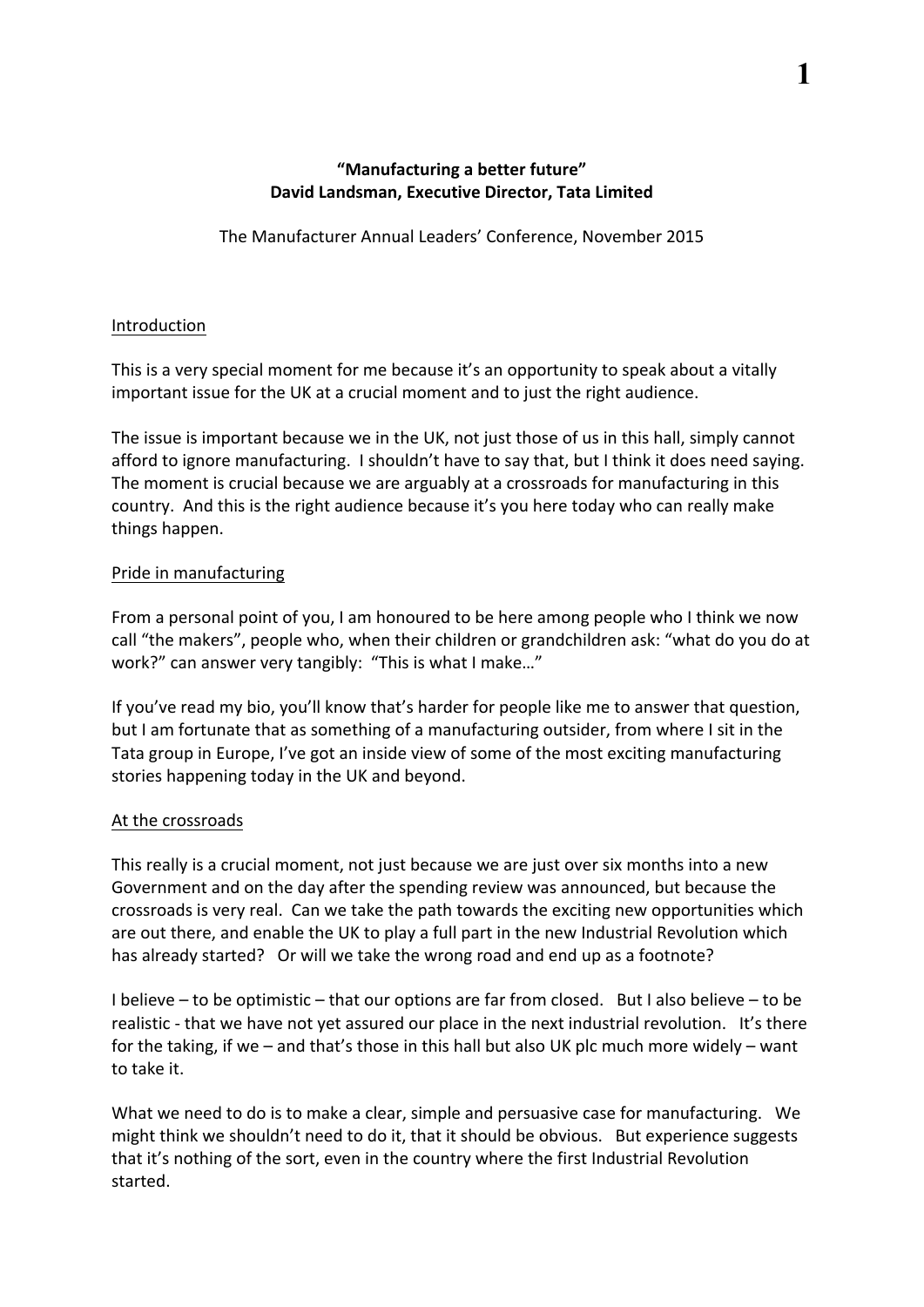I want to start by looking at, and celebrating, what we've achieved so far, because – just as we all would in our own businesses – we need to understand what works if we're going to do better. Then, and again just as any sensible business-person would, I will take a look into what isn't working, and seek to identify why. Having done that, I will say something about what the future opportunities look like. Because it's quite clear that a greater emphasis on manufacturing can't for a moment be about a return to past glories. And it's only by seeing what the manufacturing of tomorrow might look like, that we will be able to make a convincing case for why we have to be part of it.

And finally, I'll say something about what we  $-$  as manufacturers and as a society  $-$  need to do to get from here to there. Because the environment is challenging, and we've got to engage with it. And remember, I'm both an insider *and* an outsider, so not all my ideas may be exactly the conventional wisdom.

#### Celebrating success

My first point then is that we should celebrate what has been achieved. To start with, it's beyond doubt that we wouldn't have been having this conversation ten, still less twenty, years ago. And if we had tried to do so, most people listening beyond this hall would have found it at best quaint, if not positively daft. We would have been talking about manufacturing mostly in the past tense, as something for children to study in history lessons or as something to go and look at in a museum at the weekend.

I'm not saying it was true then: of course, what you in this hall are doing today didn't all start yesterday. But it was certainly a widely held impression, particularly perhaps in London. Apart from a few specialists, it seemed that we didn't make much.

We'd watched the decline of the automotive industry, and it seemed unlikely that it would every again play a significant part in our economy. And we were so good at services, especially financial services, that it made perfect sense for the country to focus on those alone – after all, don't the economists say that specialisation in trade is the way to go? Identify what you're best at and stick to it. I'm sure you all like to do exactly what the economists tell you.

Well, we all know what happened next, and now "rebalancing" has firmly entered the national political vocabulary. And it's not just about words.

You'd expect me to start with the automotive industry, where the UK is on target to beat the all-time record for car production. Where nearly 80% of cars manufactured are exported, making up over 10% of the UK's goods exports. Where there is production in each of the four nations of the United Kingdom, from North to South. This is why a global business such as Tata has chosen to show confidence in the UK automotive industry, investing not only in production and assembly but also in design and innovation in Britain too. 

There is also an impressive story in aerospace, where the UK has 17% of the world's industry and where the UK sector has grown by 27% since 2010.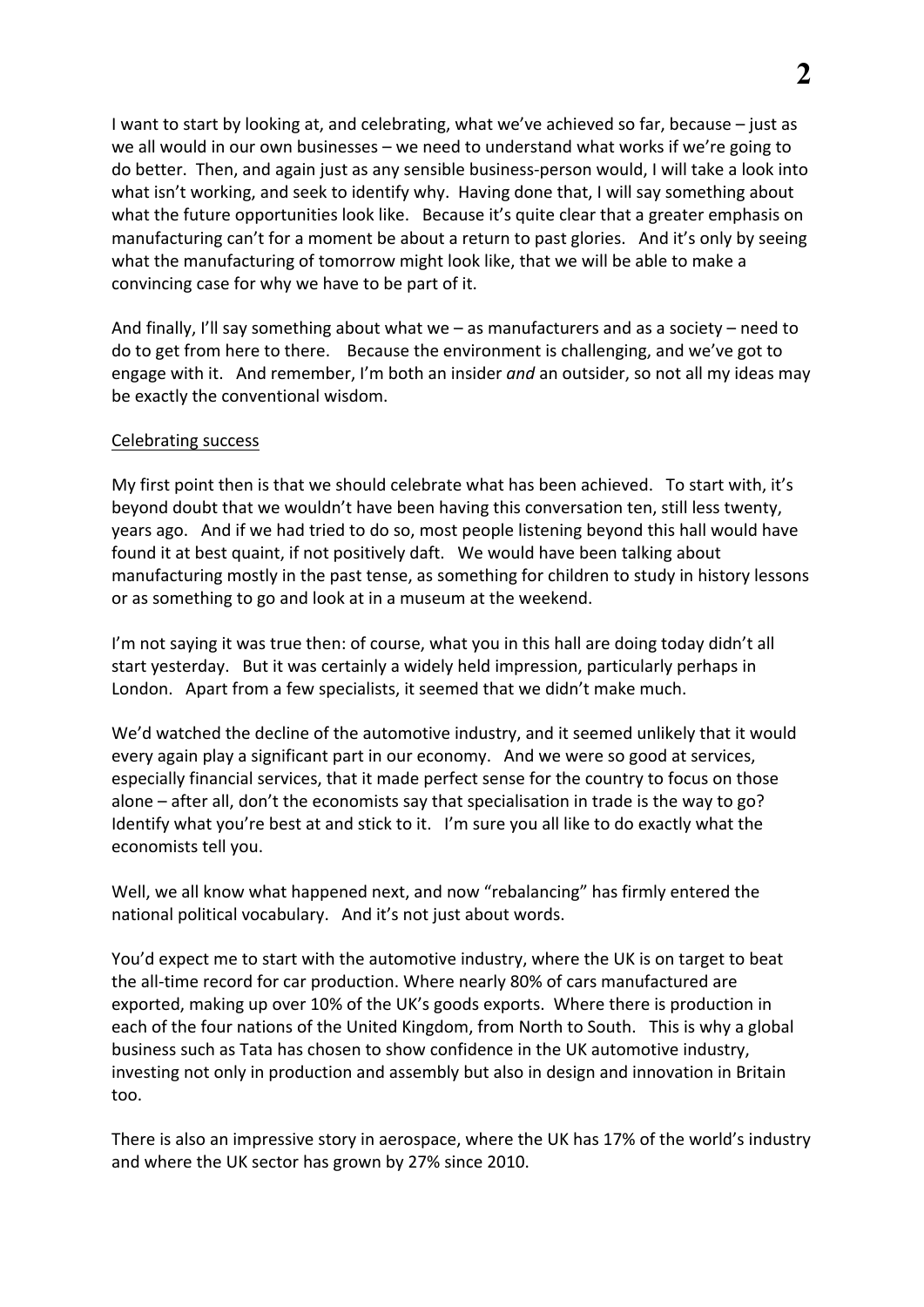There are great stories in other areas of advanced manufacturing and in bioscience too. Britain's universities and broader research base, its traditions, the openness of the economy are vital factors for the success of manufacturing and, if we get the details right, they can continue to provide Britain with significant competitive advantage.

Overall, there have been some encouraging improvements in the figures for manufacturing. September's official figures show that manufacturing output rose by 0.8%, the largest monthly rise since April 2014 and double the expected rise. The manufacturing purchasing managers' index in September rose significantly to 55.5, suggesting a sound growth prospect. And September's trade deficit narrowed too.

In fact, in some respects the picture is arguably more optimistic than it appears. Although manufacturing's share of GDP appears stubbornly stuck at a little over 1/10, the changes in the structure of business make the figure rather deceptive. As servitisation becomes an increasingly important phenomenon, some of the output which would previously have been counted as manufacturing and is still firmly in the same value chain and calling for the same skills gets reclassified.

Outsourcing has a similar impact. People who were once employed by the manufacturer used to count towards manufacturing, now if they're employed by outsourced service providers, they drop off the figures, but their work still contributes to manufacturing.

#### An answer to the productivity puzzle

This isn't just a matter of creative statistics, because it demonstrates that manufacturing remains more relevant to our economic future than may at first sight appear. We need to get that message across, so I'm glad that John Cridland in his recent lecture on the 50<sup>th</sup> anniversary of the CBI made some of these points himself.

And when the UK is still grappling with the productivity puzzle, in short why the G7 as a whole is 17% more productive than we are, manufacturing makes a positive contribution. Productivity in some of our most important manufacturing sectors, including automotive and aerospace, have risen substantially and help to offset weaknesses elsewhere.

So let's start off with the success stories. There is a good story to tell and it's important we tell it. We have not, by a long way, failed at manufacturing. On the contrary, there are many great successes which continue to attract investment from around the world, including of course from the group I represent, from Tata.

#### Serious challenges remain

Unfortunately, this isn't the whole story. You can use the figures to paint a less rosy picture. Quarter on quarter most indicators at present show a decline, not a rise. And more recent bad news, to which I will return, is bound to have an effect.

Going beyond the headlines and despite the increases, signs of manufacturing growth are not sufficiently strong or consistent to enable us to have confidence that this rebalancing is, if you like, structural, rather than transient.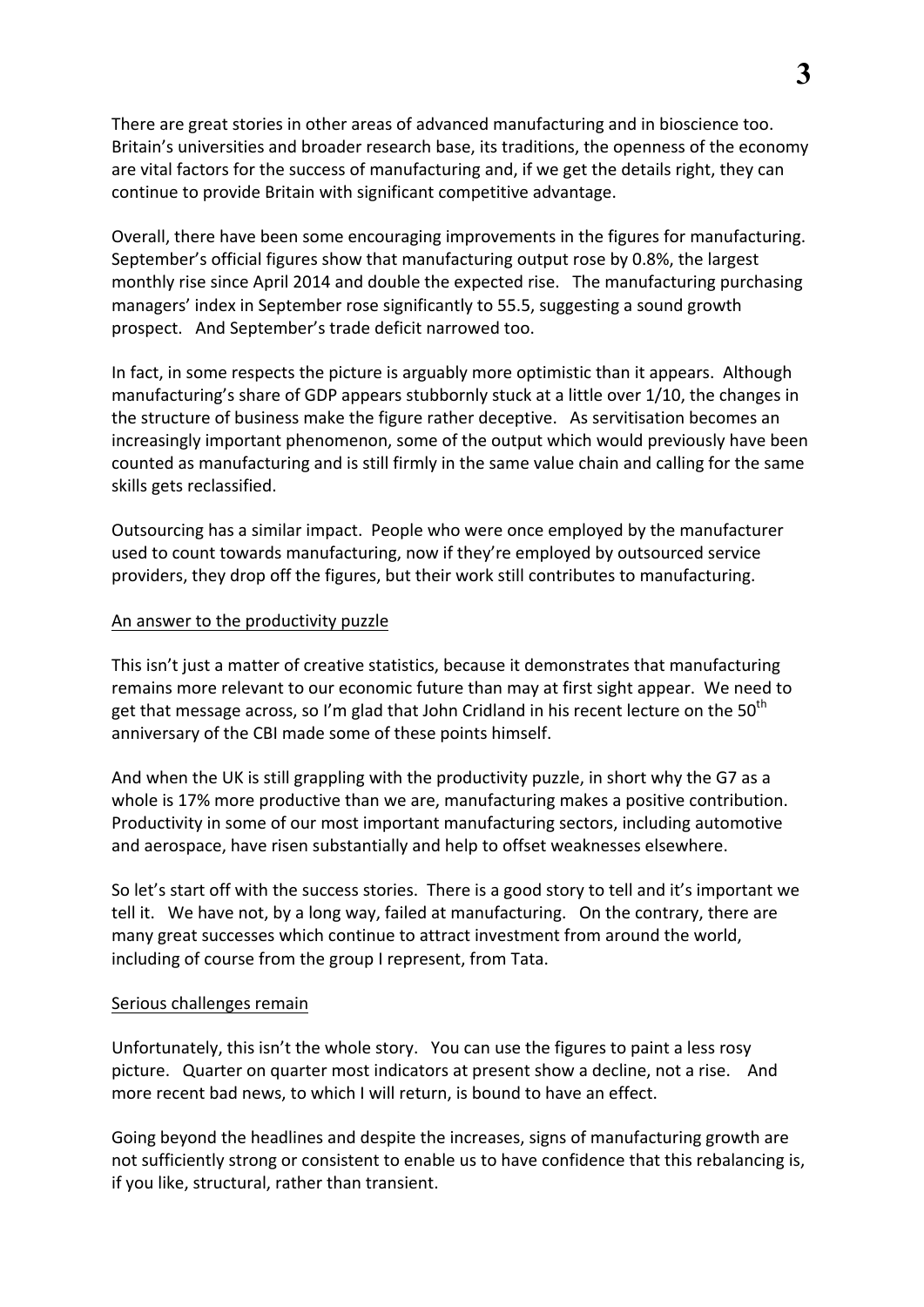This demonstrates some real weaknesses, some of which apply more generally across the economy, while others hit manufacturing particularly hard.

Many have been in the making for many years. They include infrastructure gaps, tax regimes which seem to discriminate against capital-intensive manufacturing, the hollowing out of parts of the supply chain during the years when the prospects for manufacturing looked particularly bad, as well as a related skills shortage.

Each of these requires attention, in the ideal world as an integrated whole, but at the very least they all need attention. I'll come back to some of those later.

#### Steel

But it would be impossible for me to talk today about manufacturing without saying something about the crisis currently affecting steel in the UK.

This isn't the place to go into detail, but it goes without saying that recent headlines have demonstrated that the underlying situation is indeed grave.

Once again the roots of the problem we now face date back many years  $-$  you can choose between 10, 20, 50 even  $100 -$  all in one way or another tell the story of the structural challenges of the industry.

The present problems include global over-supply, the high exchange rate of Sterling as well as energy costs which are uncompetitive as compared to our nearest European competitors, still less the US or China.

I should add that this need not have been such a disappointing story in other circumstances: Tata's European steel operations enjoyed their best year after acquisition in 2007, on the eve of the financial crisis.

Since that acquisition, Tata has invested substantially into the business not only into production but also into R&D including just a few weeks ago a new R&D Centre at Warwick University .

But, as Karl Koehler, CEO of Tata Steel Europe put it recently, the industry is struggling for survival in the face of extremely challenging market conditions. We believe it has a crucial role to play in rebalancing the economy, but we need an environment which encourages growth. And the problem is wider: inaction, at the European level in the face of unfairly traded imports threatens the future of the entire European steel industry.

Today, the industry I will continue to do whatever it can to ensure a sustainable future. I'm not going to speculate here as to what the UK steel will look like in a few years from now, as there are simply too many variables. But what is clear is that, to stand a chance, the British steel industry needs to be able to operate on a level playing field with its main competitors.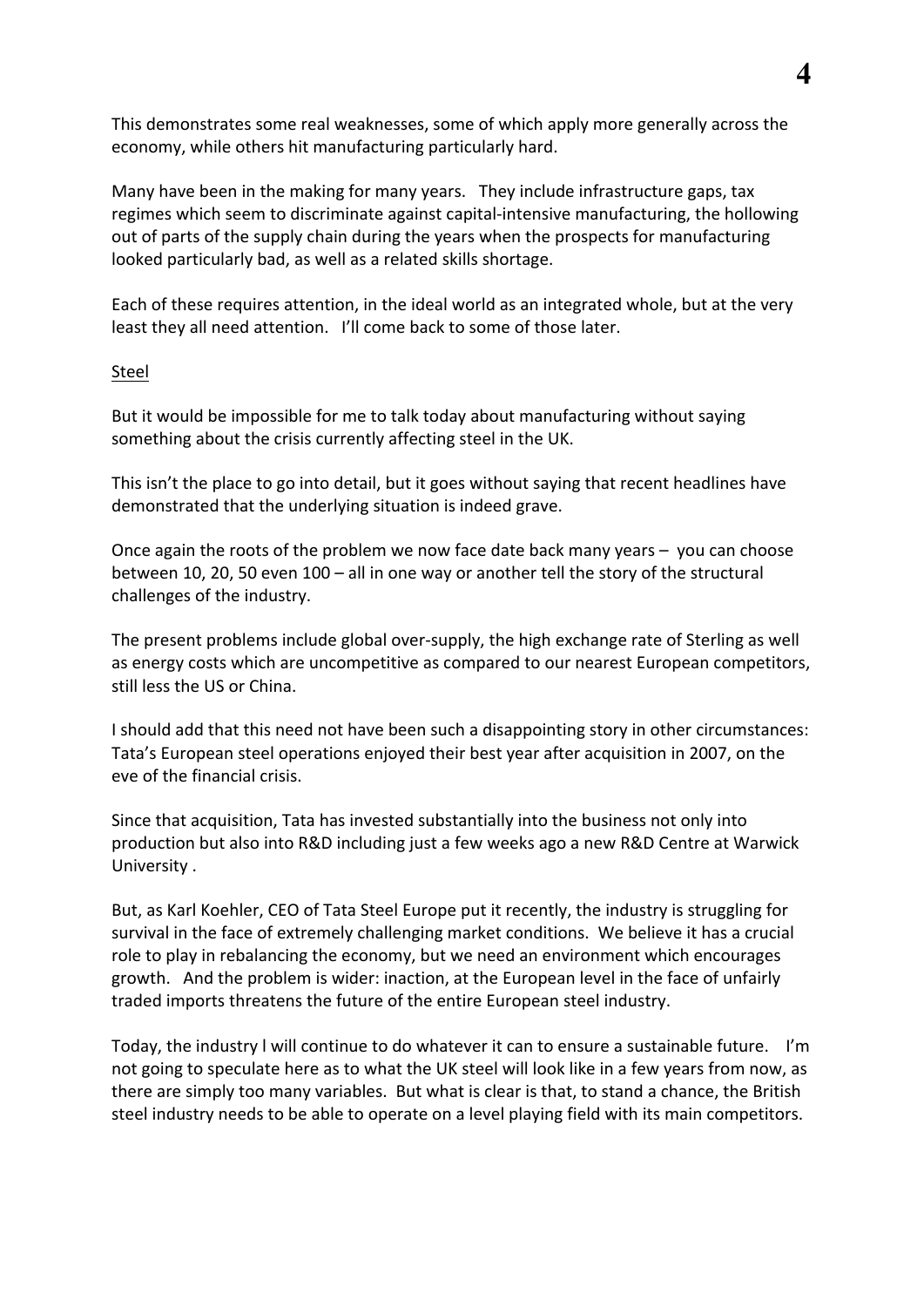Which is why the Chancellor's announcement yesterday that some energy-intensive industries will be exempted from certain taxes is certainly to be welcomed, though as Karl commented yesterday, it is marginal in the context of the tax burden being faced by the industry today and given the many other pressures on it.

But there's a wider and very positive point to be made. Steel – and the other so-called foundation industries – have the potential for great innovation, cheaper, cleaner and more sustainable; and innovative high value added.

### The Global Context

So, to return to our broad theme, the picture is definitely mixed. There has been progress. "Rebalancing" is real and in some cases has had substantial impact. But at the same time the indicators tell a depressing story which in other sectors has been played out in all too stark human and economic reality.

We still have a challenge on our hands. And we are living in a world in which others are seeing that challenge and rising to it.

Let me mention only one example: the Make in India initiative launched by Prime Minister Narendra Modi and on which he majored during his recent visit to the UK. In a coordinated and concerted campaign, the Indian Government has launched a series of major initiatives designed to facilitate investment, improve the ease of doing business, encourage innovation, protect intellectual property, and build best-in-class manufacturing infrastructure. 

Of course, India's situation can't be compared directly with Britain's: the scale is entirely different as is the starting point. Anyway, in today's interconnected world we shouldn't see this as a zero-sum game: India does well, so the UK does badly. No: many British and European firms are exploiting the opportunities of "Make In India" enabling them – at the same time  $-$  to make their businesses at home sustainable and to grow them.

But it does remind us that it's a competitive world and that we need to get our act together too.

# Responding to rapid technological change

So, how do we do that? First, we need to look forward not back. Let's not be misled by the "re" in "re-balancing". Restoring manufacturing to its rightful role in the economy cannot be about a return to a glorious past.

Instead, it has to be about preparing for the future, one which is uncertain but exciting and full of opportunities which Britain is well placed to take up.

We can't know what the future will bring, but we can all see the key trends. We need to be clear about what they are going to do to the sector and be clear  $-$  and bold  $-$  about explaining them more widely. Because there is no doubt that technology is bringing about radical change very quickly indeed.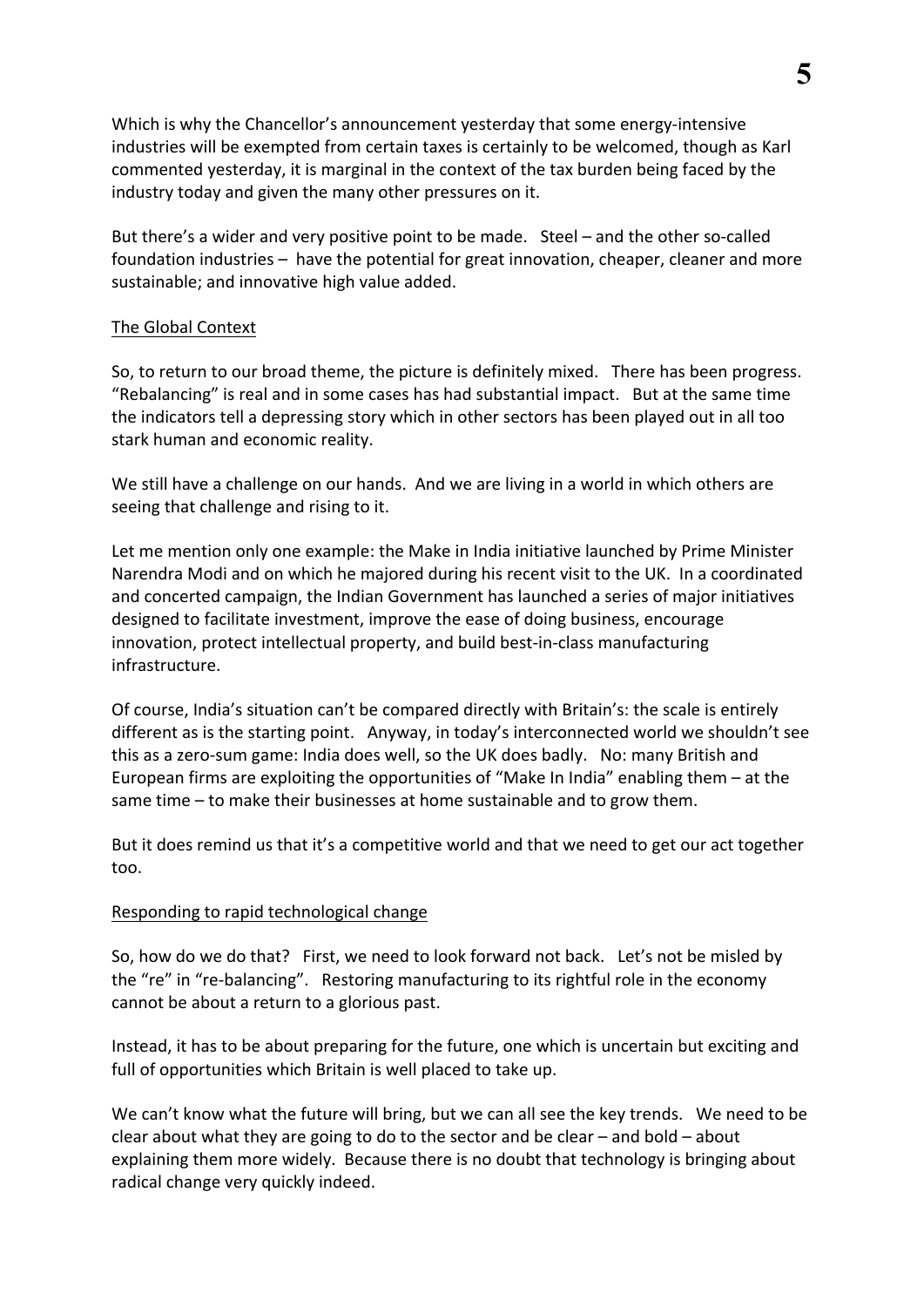As an outsider, who has come to the world of technology and manufacturing only recently, I'm conscious that I'm speaking to an audience that knows this very well. But I'm equally sure that this dynamic is not so well understood everywhere outside this hall.

So far, much of the technology which is most present in our lives has changed how quickly we do things rather more than actually what we do – or at least it can seem that way. An email is fundamentally just a faster way of communicating what you would previously have put into a letter.

But the new generation will go much further. My colleague Chandra, who leads Tata Consultancy Services, our largest IT-based business, has argued that Artificial Intelligence will "abolish workflows". When I first heard him make the case, not being an expert, I didn't fully grasp the implications of this, but it was immediately clear that he was on to something big. And when you think about it, I think you will agree that it really is. It changes not only how quickly you do things, not just how you do them, but the "things" you do themselves.

AI is of course not the only new generation technology which is rapidly coming upon us. The Internet of Things, big data analytics, alongside faster communication and processing power will be equally transformational for every aspect of our lives from medicine to traffic management. 

And of course all of these innovations will contribute to the future of manufacturing itself. Technology which radically changes the processes fundamental to industry is certain to have a radical, if unpredictable, impact on our economy.

Let me mention a few of the consequences for manufacturing. Technological advances are going to blur – or perhaps completely destroy – the boundaries between engineering, design and IT.

Take another of my colleagues Gopichand Katragadda, who (in a sign of our recognition of the role which technology is going to play in our future) is Tata's first Group-wide Chief Technology Officer, summed up the blurring of the lines nicely by saying that a car is "now a supercomputer on wheels". So, just as Google aspires to become part of the automotive sector, so companies like our Jaguar Land Rover are rapidly becoming part of the IT sector.

Indeed, JLR is developing technology that will use cloud-computing to push data from realtime driving experiences outside the car and to whoever needs them. So not only will your car have the information to avoid the potholes – good enough, you might think - but it will also be able to tell the local council that they need filling in.

Of course, this supercomputer still needs to be connected to the wheels, so there's still very much a need for mechanical engineering skills, but of a new kind.

Technology in various forms, including big data, is also helping to blur the boundaries between manufacturing and services, as both the demands of business and the pace of technological change make asset-light models more attractive to both suppliers and customers.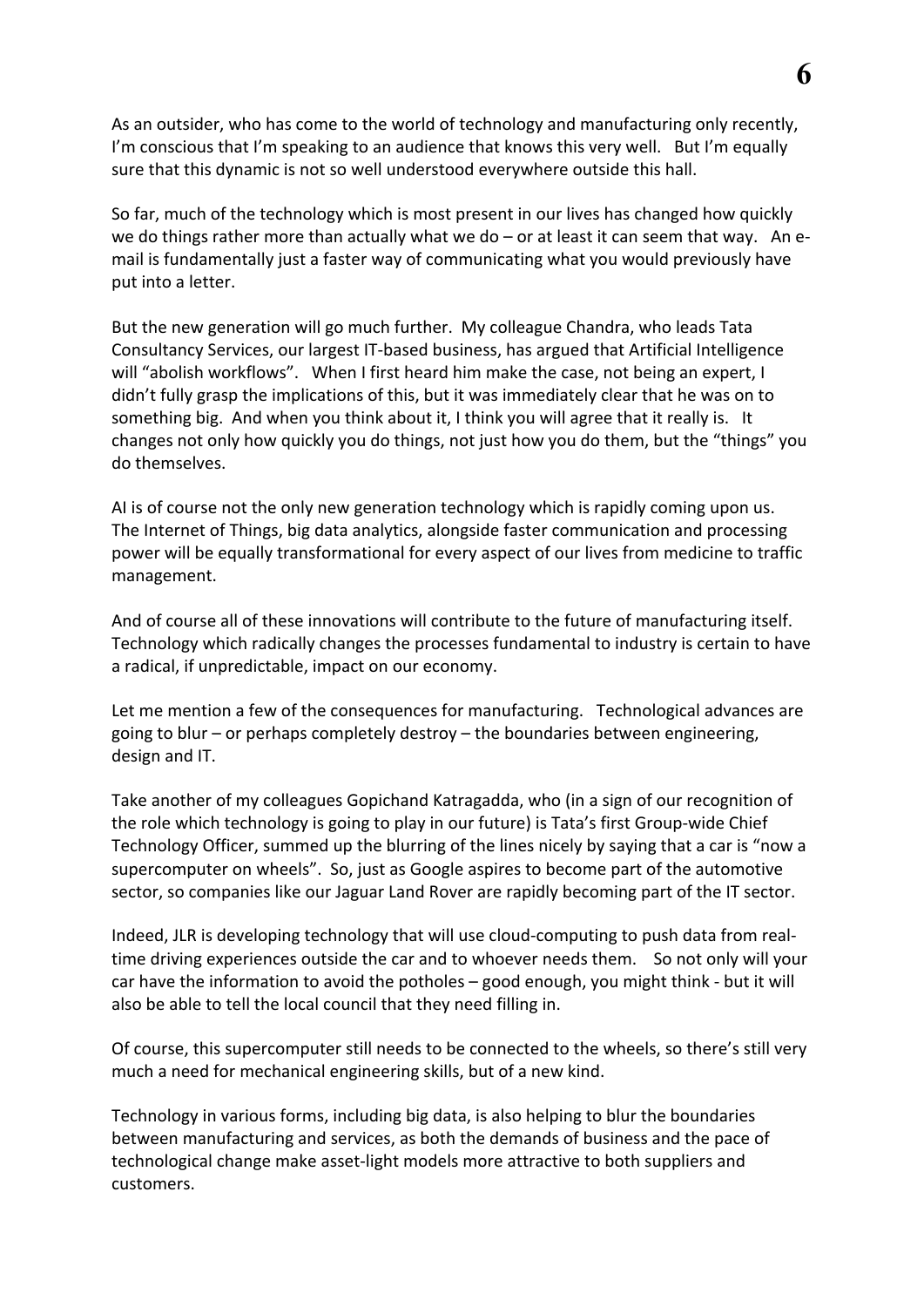The new technologies will further intensify the trends towards globalisation, resisting predictable (and entirely understandable) pressures from those afraid of the future. That's because there will be opportunities as well as threats, new ways to solve human problems and to provide people with better and more personalised products and services more safely and more sustainably.

The shift in recent years of economic power towards the East has confirmed the emerging markets as significant beneficiaries, and we will surely see this continue. But it has also brought new opportunities to our part of the world and in the next phase will bring others. As value chains can be spread out further, and as emerging market costs rise, there is scope for more distributed manufacturing, leading to value-enhancing global collaborations and more reshoring.

We cannot of course be sure what this new world will look like. But I'm sure your own experiences will confirm that it is coming up on us rapidly.

#### What business needs to do

And for me there's a vital message here. As the boundaries which define manufacturing change and become blurred into IT in all its forms, manufacturing will become more not less important for the UK.

The skills, innovations and techniques we call manufacturing will become an inescapable part of the modern value chain, as in their older form they were a vital part of our past. We simply cannot afford to ignore manufacturing, any more than we can afford to ignore IT.

That's my first conclusion. My second is about what this means for our approach to business, and it may be not what you're expecting.

It's well known that the average age of a business today has fallen considerably compared with previous generations. Technology has a good deal to do with the change: if you think of some of today's largest businesses, they were unheard of a generation ago.

But it also has quite a bit to do with a tendency to short-termism in investment which undoubtedly contributed to the decline in manufacturing in this country.

Tata's perspective is different, as we're over 140 years old, in large part as a result of our heritage and our vision to create long-term value for all our stakeholders. But we know we mustn't be complacent that long-termism can be an excuse for a lack of agility in today's rapidly changing world. That's an important challenge, especially for a group as large as ours. 

So my conclusion is that, if we are to be successful in securing the future for manufacturing, we need to seek out a combination of agility and long-term vision, of diversity and focus, which will come from an ecosystem made up of larger and smaller businesses working together.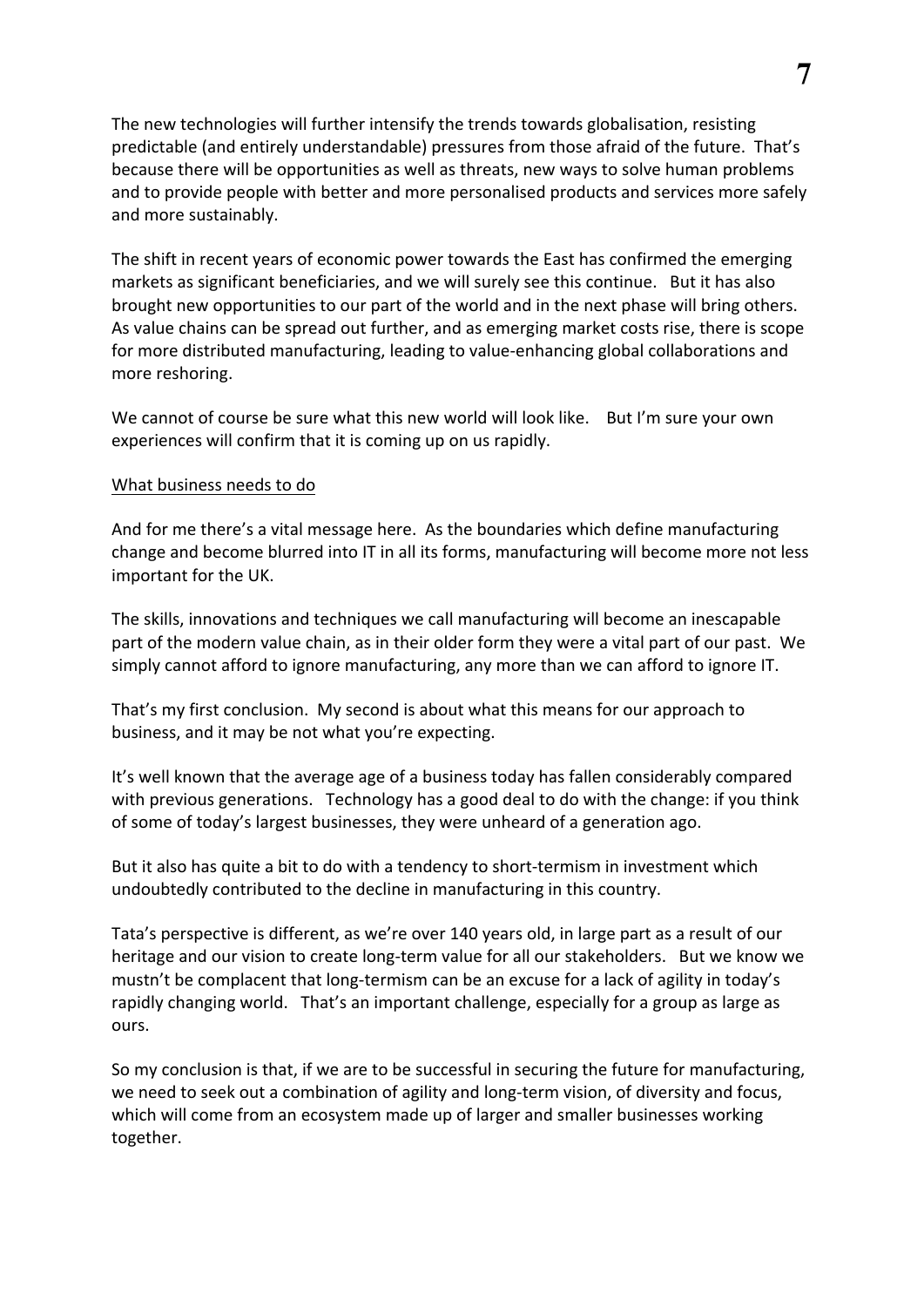Maybe that's always been the case. Certainly in today's accelerated business environment, we need to secure a sustainable contribution of the two.

## Challenges for Government and Society

It's not just of course business which needs to adapt to the changing context. So my third point is that society, politics and governments need to understand and to adapt too, to take best advantage of the opportunities, to manage the risks in ways which secure broad support without becoming risk averse, and to ensure a fair slice of the cake for our national industry and people.

But, when so much of the change is driven by technology - which people like you in this hall understand best, we have to accept the responsibility not to act like an interest-group, but transparently and honestly to help society understand and manage the changes, finding collaborative ways to achieve the results we seek.

This calls for some redefining of the roles of business and Government. With such rapid change, with such potential, we mustn't fight yesterday's battles, as if technological process is something we can opt out of, or as if it would be better if the some of the manufacturing were better done out of sight somewhere else.

We need to identify where our relative strengths lie and play to them: for its part, business can deliver technology with the needed investment and can create outcomes. Government can enable, and convene, while creating a favourable environment for business. Business needs to respond to society's needs, to engage openly and explain itself. And both business and Government need to look continually outwards, to set the strategies for what we do at home with an eye always on the wider world.

#### Level Playing Field

In this context, I would like to come back to that much-used term "level playing field" which I mentioned earlier. In fact there are a number of similar pieces of jargon out there

which tend to cover up important points on which we need to be clear if we're going to engage with government, political parties, other stakeholders and the wider public, many of whom may  $-$  let's put it no more strongly  $-$  need some convincing about what we're saying.

Take for example "industrial strategy" or "industrial approach", take "sector strategies" or (less popular these days) "picking winners". Putting it bluntly, how do we resist the accusation that we're just asking for bungs from the taxpayer and instead make the positive case for the right role for government in supporting manufacturing?

I'm sure that no one in this hall would be asking for public subsidies for any part of manufacturing if that meant simply propping up a hopeless balance sheet or putting money into projects which have no chance of standing up commercially. No one is expecting a free contribution to profits. State intervention shouldn't be about making irrational decisions about capital allocation.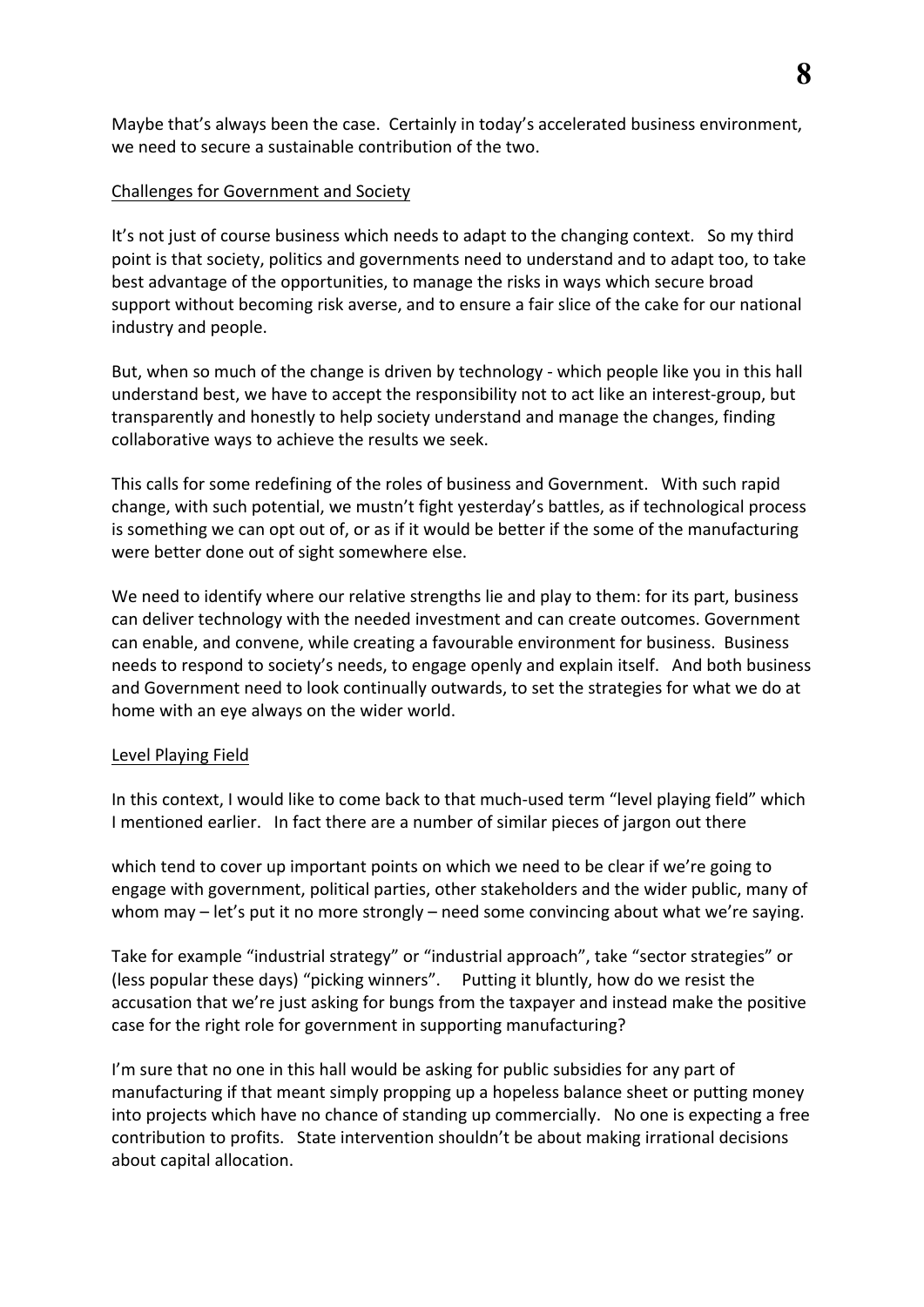The kind of intervention we do need  $-$  and which we have seen with considerable success in recent years in some sectors  $-$  has to be capable of being justified against four criteria.

First, intervention can only make sense in areas with genuine commercial potential. We're definitely not talking about "picking winners" but equally we're not talking about 100% riskfree investment.

But the key test is whether business is prepared to share in the cost, as we have seen in recent cases like the Catapult Centres. And so it's excellent news that the Chancellor has announced that they will continue to be supported. I might also mention in the automotive sector, where JLR and Tata Motors are investing the lion's share in the new National Automotive Innovation Centre at Warwick, along with the UK Government in a long-term commitment. This is the first condition and manufacturing deserves a hearing when business is prepared to put its hand in its pocket.

The second justification for a role for Government is when the activity can't be done by one business or group of businesses alone, either because the initial level of investment is too great or because the partnership has to be much wider including academic and other institutions – the Catapults are an excellent example again, but not the only one.

Government has a role in supporting the early stage research, through the science budget. Again there was good news yesterday. And the same applies also to the intermediate stage, through the so-called "valley of death" between the early stages and full commercialisation. This is vital if we are to avoid the situation in which great innovations are made in Britain but turned into great businesses elsewhere because the support just isn't there.

This is a very modern role for government: using its unique capacity and capability not to direct, certainly not to fund fully, but to convene diverse groups which can innovate at different levels and provide our business with the opportunity to be world-beating.

The third reason for a Government role is where there is a broader economic or social benefit which goes beyond what a business can reasonably be expected to support on commercial grounds. There has to be a rational basis for capital allocation if a business is to remain viable: if there is a good reason for doing something which doesn't fit, then other sources of funding will be necessary, for example to support high levels of skills development.

My fourth and final argument takes us back to that over-used expression the "level playing field". You don't need to be a subsidy-junkie to need a business-friendly environment which allows you to compete. So is this an argument that we should throw out all the logic I've just described and, if our competitors subsidise an activity then we should do so even if the case otherwise isn't there?

Of course not. We have enough of our own history to know that irrational government intervention – call it politically-motivated if you will – doesn't create sustainable industries. In any case, as far as the European Union is concerned, the State Aids rules significantly constrain what Governments can do.

**9**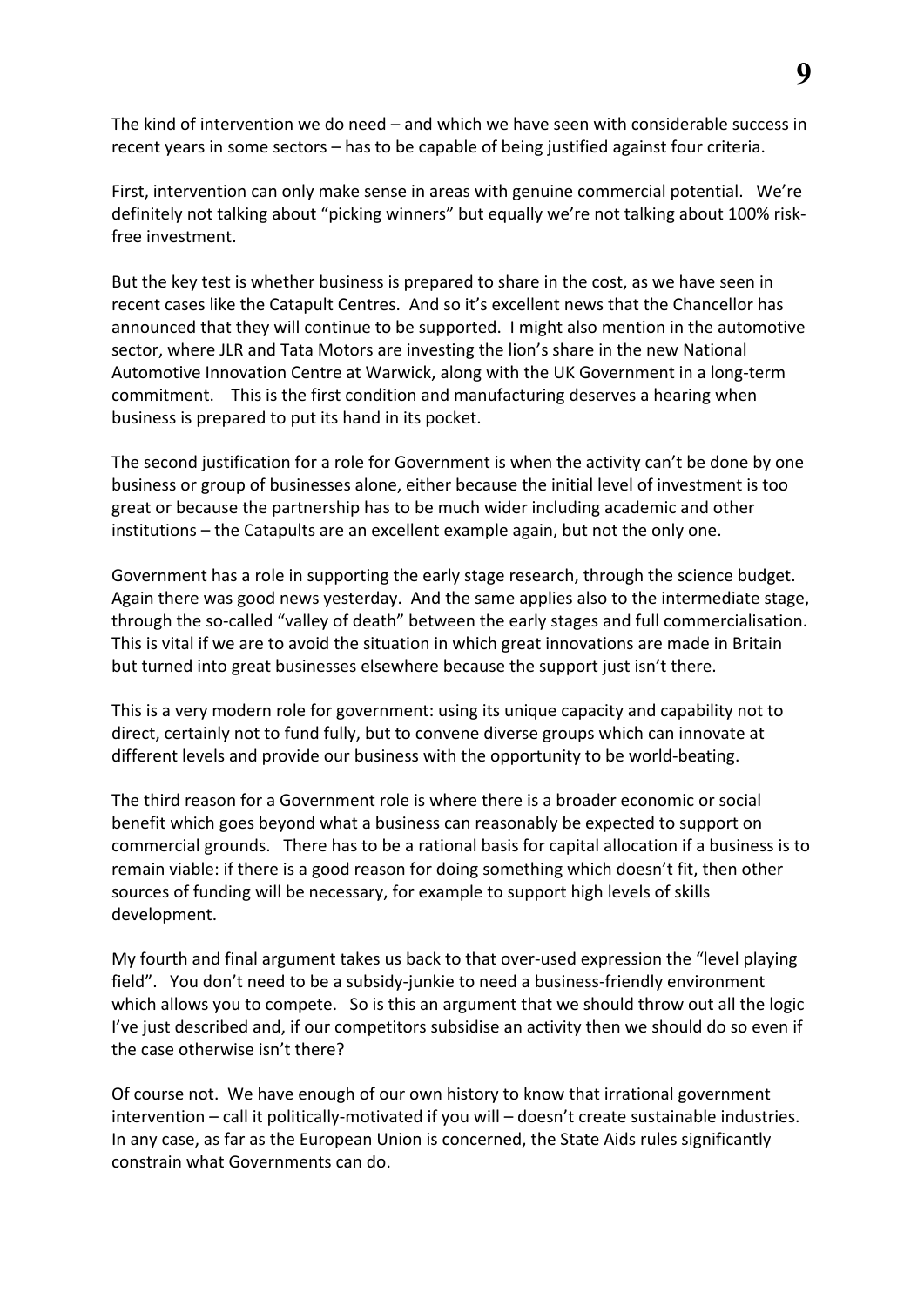At the same time, it is important first that these rules should adequately allow for intervention in the three situations I just mentioned; and also that our Government should be prepared to act where the rules allow, as they have now undertaken to do both in respect of the taxation of energy-intensive industries and in public procurement rules where it is possible and right to take account of broader economic and social considerations.

Despite all these challenges, I think that the picture of manufacturing which today's developments paint is a compelling one, of a world in which we cannot afford to be left behind.

## Selling manufacturing to future employees and investors

It can be a very exciting picture, both for those with the potential to work in manufacturing as well as for investors. But we in manufacturing need to work harder to attract both groups.

From where I sit, it's very clear to me that there is an exciting world open to the next generation of engineers in Britain. Sectors which once looked on their way out are now flourishing, new technologies offer new opportunities and there is a broad consensus in favour of significant investment in infrastructure which will span the next couple of generations at least.

The blurring of the lines between IT, design and engineering can make the opportunities appeal to people with a much wider range of interests and aptitudes.

It means that, at every stage from entry-level to the top, graduate and technician, there are good and  $-$  let's be frank about it  $-$  well-paid jobs to be had. And with the welcome renaissance in apprenticeships as well as the degree route, the opportunities are available, here and now. I am sure that this audience will be looking closely at the announcement on the Apprenticeship Levy and will want to see that it is implemented in a way which meets the promise of quality and affordable apprenticeships.

But they key message we need to shout about is: if you aspire to be a CEO or a start-up entrepreneur, engineering and the manufacturing skills offer an excellent starting point. Just ask my Indian colleagues in Tata: I often have the impression that almost all of them, whether in engineering roles or not, have started there.

Let's not be modest about it. We can honestly say, in today's environment, if you want to work somewhere smart, go into manufacturing.

But, as an outsider, I also want to deliver what is perhaps a less welcome message to the insiders. I'd like to see you opening your professions up more. Rule No 1 of good recruiting is don't go out to hire people just in your own image. And Rule No 2 should be make sure you avoid all the unconscious actions which mean you end up excluding people who like you.

Just as a good schoolteacher needs to be able to enthuse the student who hasn't yet developed a passion for her subject, so in manufacturing we need to make sure we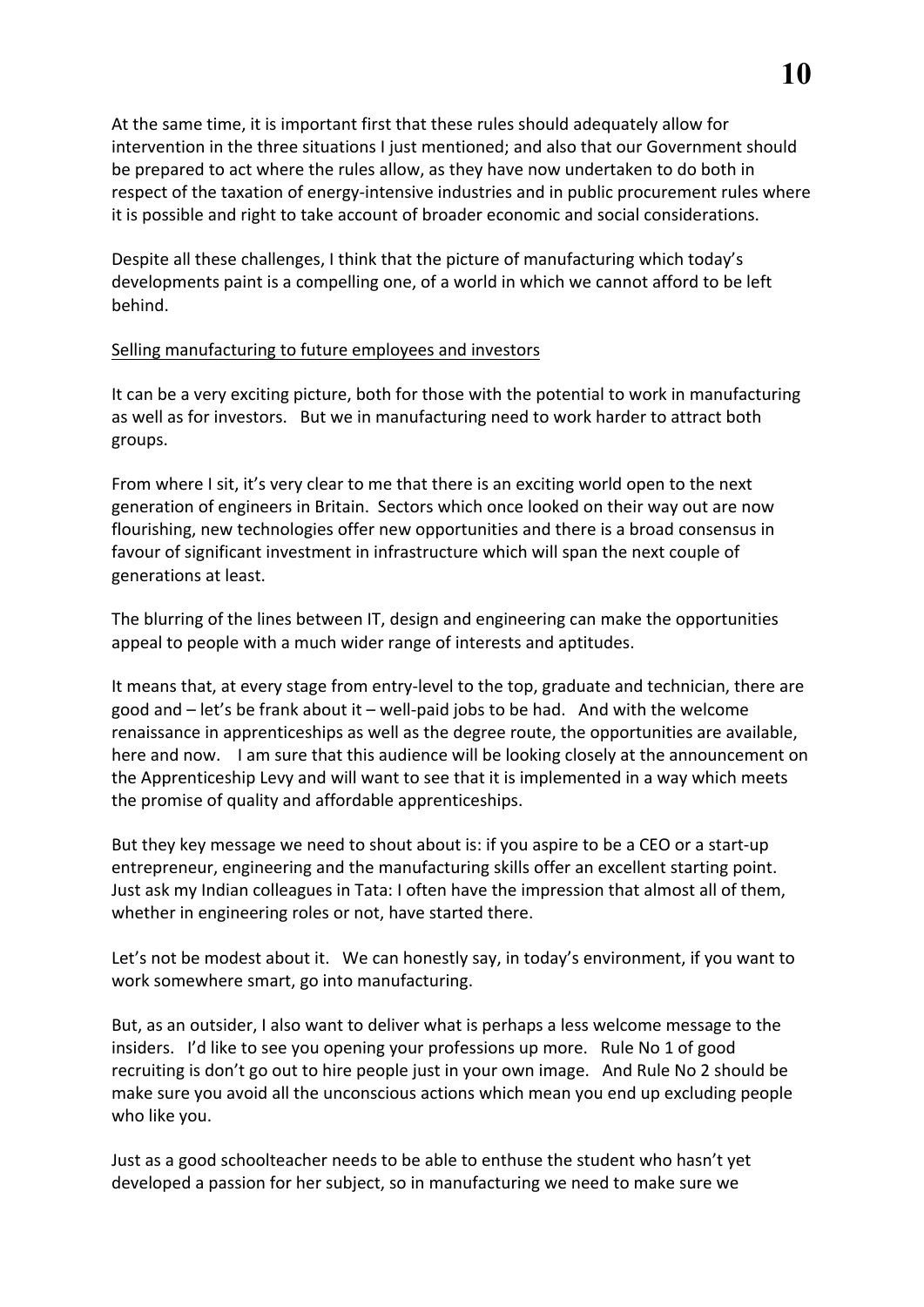encourage those with aptitude who need persuading, and who don't necessarily see the world in the same way as we do.

One statistic alone, the 9% of the engineering workforce which is female, is clear enough evidence in itself that there is a very long way to go.

What is it that manufacturing is doing wrong? Wouldn't it be better for manufacturing if we could add many more successful and articulate women to the group of people standing up for it? 

Part of the challenge is about how we sell manufacturing as an opportunity. I don't know what it was that motivated you in this hall to go into manufacturing. Perhaps we can talk about it during the breaks: I'd like to hear. But I suspect that there are many diverse routes and we should be encouraging all of them. To some the attraction may be the shiny product, to some what goes on under the bonnet, for some the processes and technologies, for some the ability to beat the competition, for others the opportunity to collaborate on projects which can make a real difference to people's lives.

Back to the "what did you do at work today, daddy? Or should I say mummy?" So I would like to ask you. Are we doing everything we can to make manufacturing exciting to as diverse a group of young people as we can, with all the motivations I just mentioned and more? Are we putting the sectoral interests and learned technical jargon to one side in favour of messages which actually appeal to today's youngsters? Are we showing them the real story?

Are we putting enough thought into clear messages, drawing on the insights about what young people, their parents and teachers need to hear from us? Are we multiplying competing initiatives or are we working together to get out to as many people as possible across the country? We know we have a mountain to climb, and it's only by working together that we're going to shift the dial significantly.

The other group we need to target are investors. I remember a year or so ago participating in a discussion on why it can be difficult to persuade the City of London to invest in new technologies in comparison, say, with investors in the United States. The suggestion was that investors don't know enough about technology and so tend to be risk-averse. Frankly, I thought this was ironic. Aren't we always complaining that some of the best engineers and STEM graduates leave STEM to go into financial services?

Let's not say that because they've "abandoned" us we should ignore them too. I would like to propose today that we think hard and practically about to how we as manufacturers can engage with the large and potentially very influential constituency of STEM-trained people in the financial sector, and I would be interested to hear your ideas.

#### Conclusion

My conclusion – and this is where again I betray my own professional background – is that it isn't enough to be doing what we do well, we've also got crucially to be selling our successes